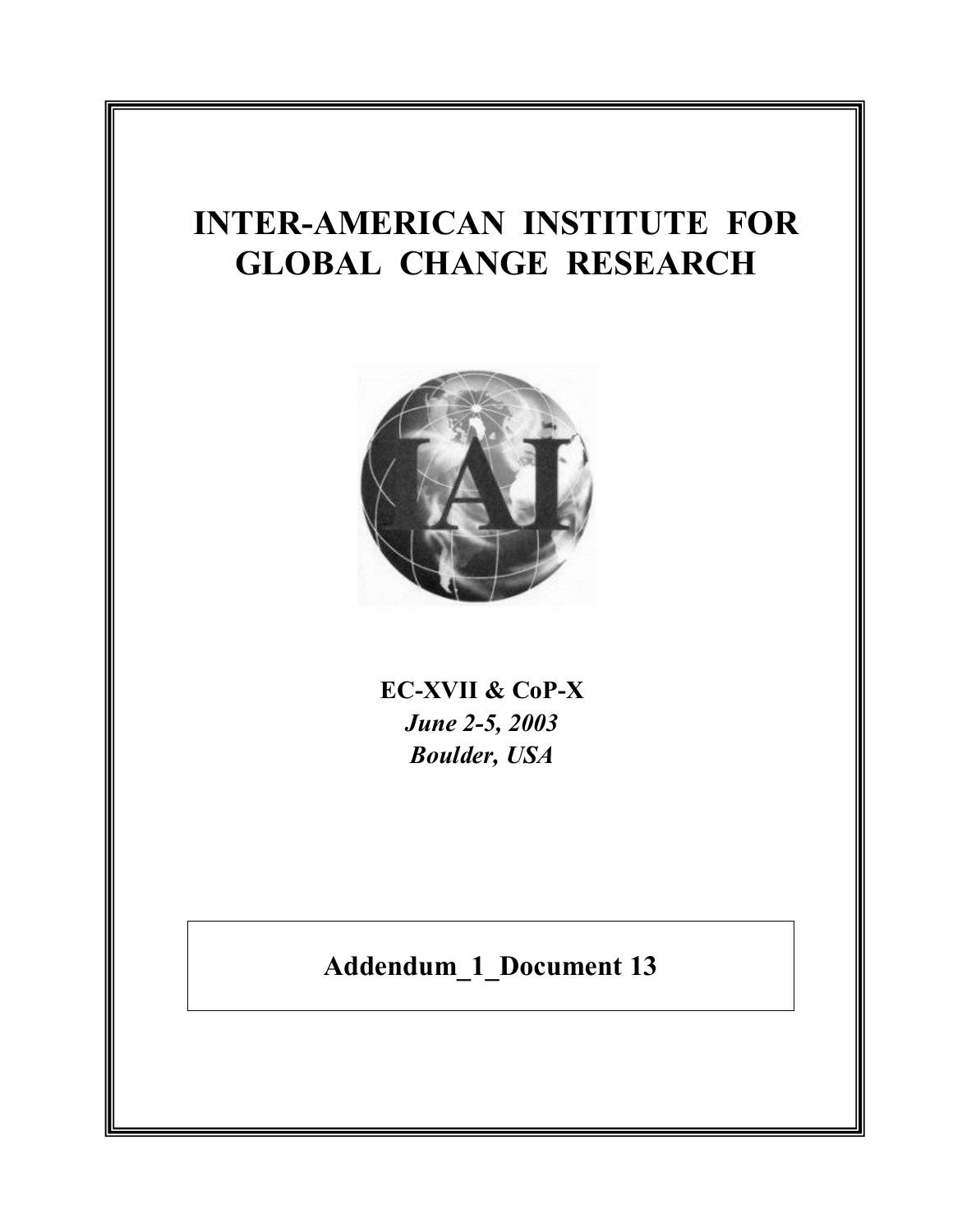## **ADDENDUM 1**

## **Change of name of the Financial and Administrative Working Group (FAWG) and revised charter (Terms of Reference)**

Discussions held during the last FAWG meeting, Sao Jose dos Campos, March 19-20, 2003, on the FAWG charter (TOR) approved in Panama on July 18, 2001 led to the recommendation that this charter need to be modified. In particular it was agreed on the importance of having broader member country participation, avoiding the assumption that the current membership would be automatically renewed.

Noting that Article V of the IAI Agreement states that committees should be "ad-hoc", the FAWG proposed its name to be changed as Financial and Administrative Ad Hoc Committee (FAC) and a revised charter was drafted.

The proposed new Charter (TOR) is attached herewith for consideration and eventual approval.